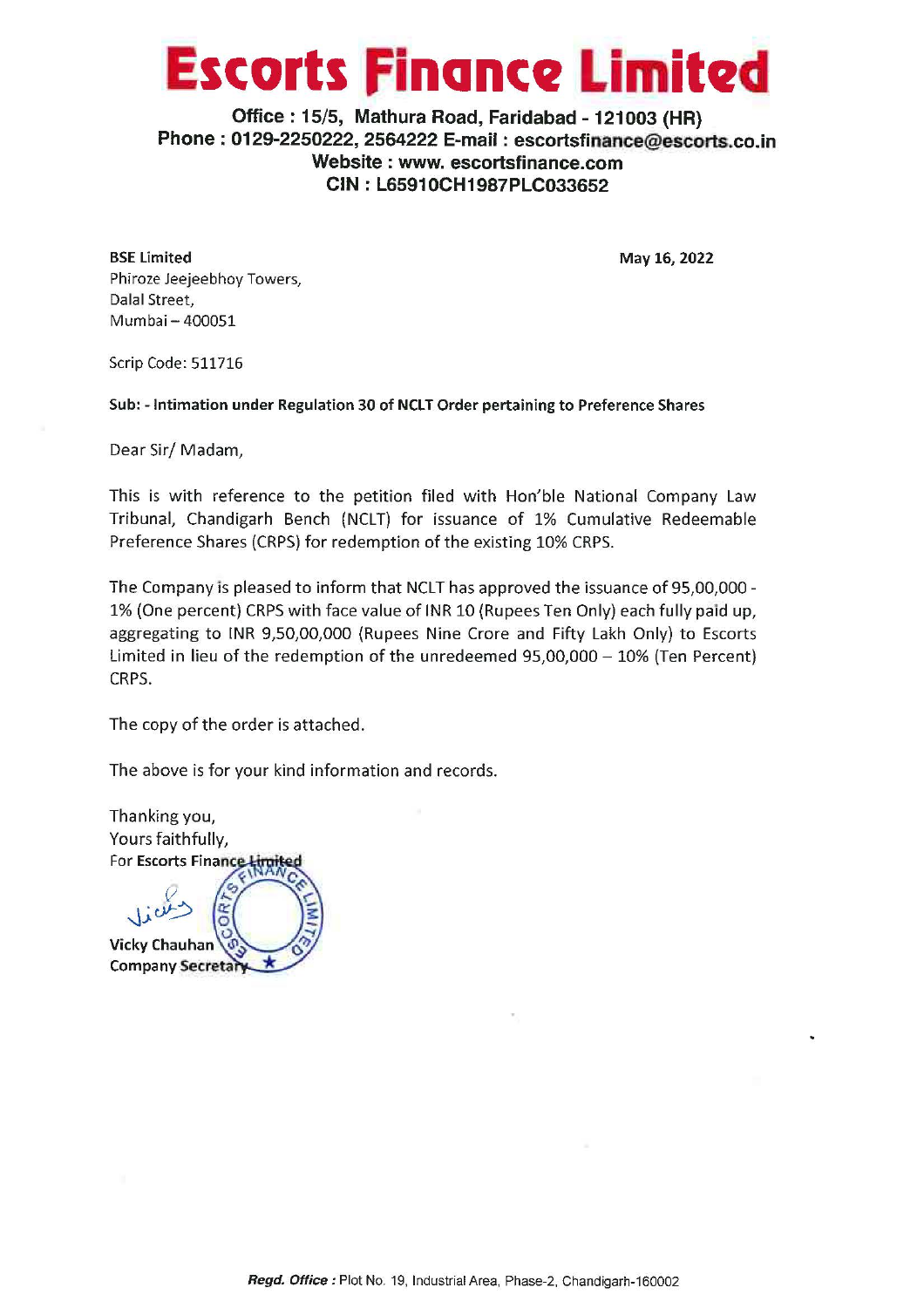#### **THE NATIONAL COMPANY LAW TRIBUNAL CHANDIGARH BENCH, CHANDIGARH** *(through web-based video conferencing platform)*

**CP No. 67/Chd/Chd/2019** 

**Under Sections 55(3) of the Companies Act, 2013**

## **IN THE MATTER OF**:

**Escorts Finance Limited**

with its registered office at SCO 64-65, Third Floor, Sector 17A, Chandigarh- 160017 PAN: AAACE0763B CIN: L65910CH987PLC033652

…Petitioner

**Order delivered on: 13.05.2022**

#### **Coram: HON'BLE MR. HARNAM SINGH THAKUR, MEMBER (JUDICIAL) HON'BLE MR. SUBRATA KUMAR DASH, MEMBER (TECHNICAL)**

#### **Present through Video Conferencing : -**

For the Petitioner : Mr. Vaibhav Sharma, Advocate

### **Per: Harnam Singh Thakur, Member (Judicial)**

### **ORDER**

1. The petitioner company Escorts Finance Ltd. (hereinafter called as the "Company") has filed the present application under Section 55(3) of the Companies Act, 2013 praying for grant of following relief: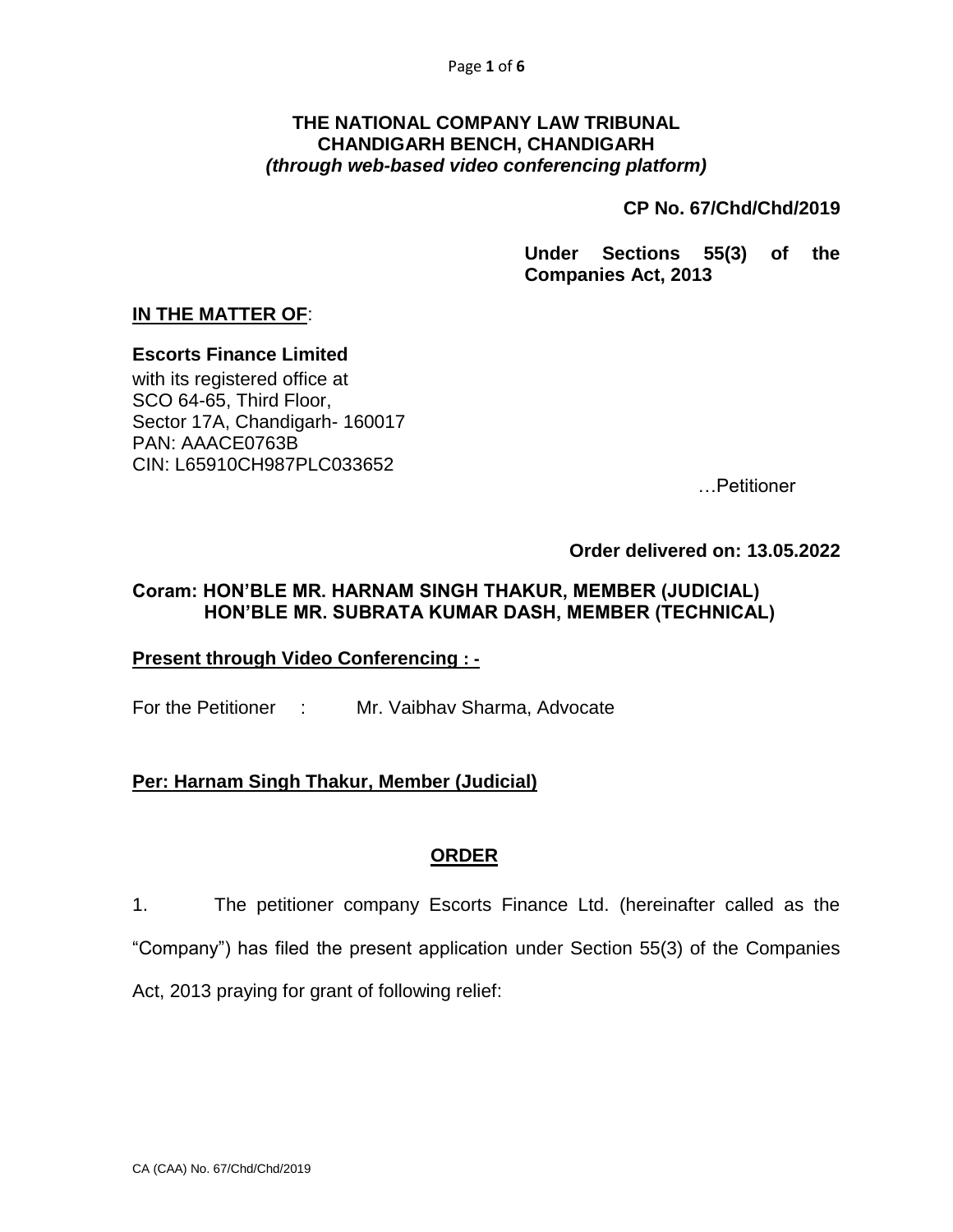"to issue further 95,00,000 1% Cumulative Redeemable Preference Shares for a period of 20 years in lieu of the 95,00,000 CRPS previously issued by the petitioner"

2. It is stated the petitioner company was incorporated on  $9<sup>th</sup>$  February, 1987 under the Companies Act, 1956. The present petition is filed through Mr. Vicky Chauhan, Authorized Signatory of the Petitioner company, having been duly authorized vide Board Resolution Dated 27.03.2019. Copy of Board Resolution is annexed as Annexure P-1. The registered office of the company is situated at SCO 64-65, 3rd Floor, Sector 17-A, Chandigarh, 160017.

3. It is contended that the Authorized Share Capital of the Company is Rs.50,00,00,000/- (Rupees Fifty Crores Only) divided into 40,500,000 Equity Shares of Rs.10/- each. The Subscribed and paid-up share capital of the Company is Rs.40,17,25,000/- divided into 40,250,000 Equity Shares of Rs.10/- each, less the allotment money in arrears from others. The Preference share capital is Rs.9,50,00,000/- divided into 95,00,000 10% Cumulative Redeemable Preference Shares of Rs.10/- each.

4. It is submitted that the Company had issued 95,00,000 10% Cumulative Redeemable Preference Shares ("CRPS") of value Rs.10/- each forming part of the authorized share capital of the Company, on March 31, 1999 to M/s Escorts Limited, the holding company of the Petitioner ("Preference Shareholder"), on private placement basis.

5. It is further submitted that the CRPS were available for redemption at the expiry of 5 years from the date of allotment. However, in order to strengthen the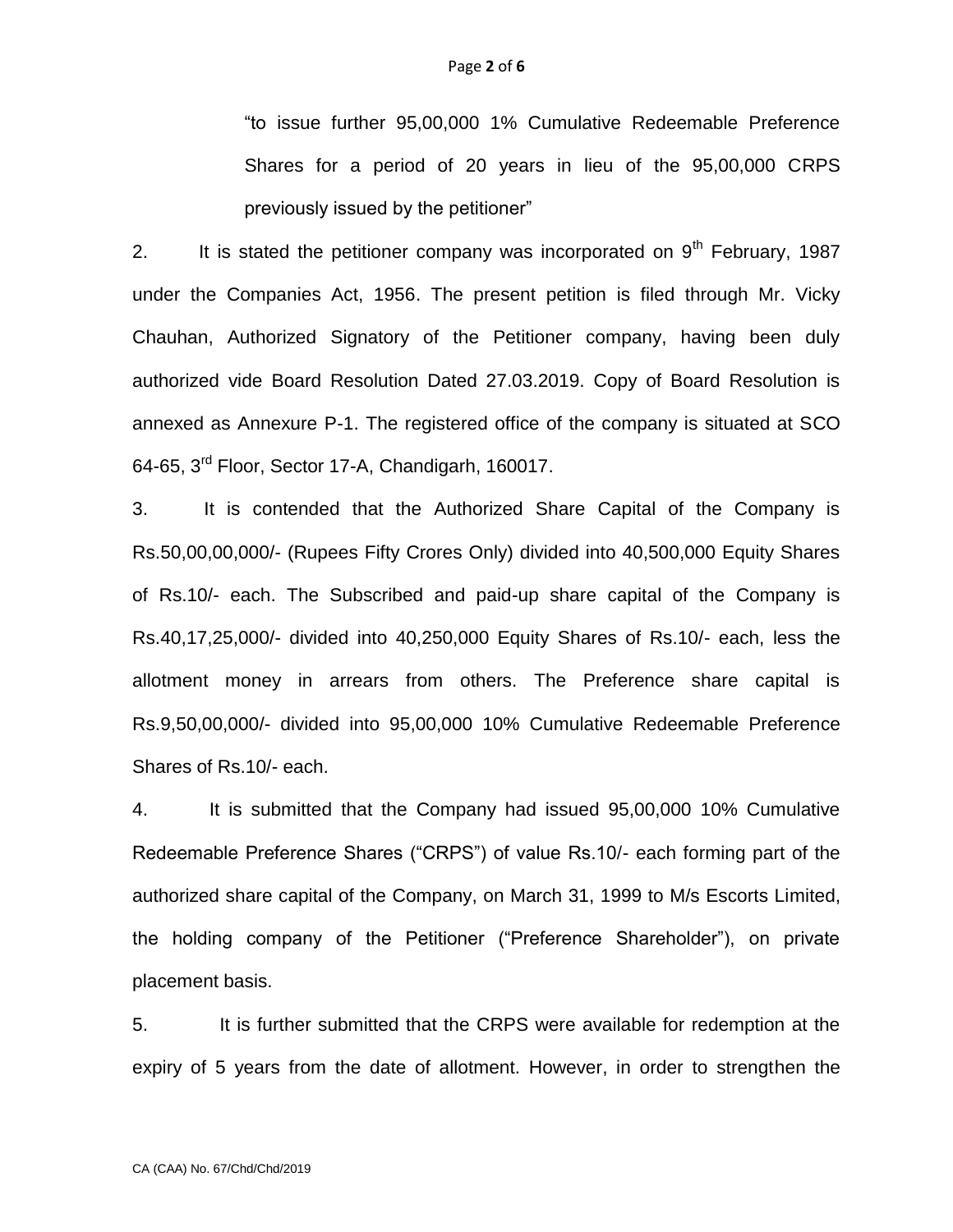capital adequacy of the Company and on account of unfavourable position of the Company, the period of redemption of the said preference shares was extended upto March 30, 2019 from time to time.

6. It is averred that Company is grappling with severe financial distress. The accumulated losses of the Petitioner Company in the past five financial years have been depicted below:

| Sr.<br>No.     | <b>Financial Year (FY)</b>            | Loss incurred (in crores) |
|----------------|---------------------------------------|---------------------------|
|                | FY ending 31 <sup>st</sup> March 2018 | 218.3515                  |
| $\overline{2}$ | FY ending 31 <sup>st</sup> March 2017 | 219.0288                  |
| 3              | FY ending 31 <sup>st</sup> March 2016 | 217.3187                  |
| 4              | FY ending 31 <sup>st</sup> March 2015 | 217.6829                  |
| 5              | FY ending 31 <sup>st</sup> March 2014 | 217.5961                  |

7. It is contended that due to the mounting losses and the liquidity crunch faced by the Company, the interest on the CRPS, accrued to the Preference Shareholder amounting to Rs. 18.05 Crores, for the year ending 31<sup>st</sup> March 2018, has been duly waived by the Preference Shareholder. Further, the interest on the CRPS which has accrued subsequent to 31<sup>st</sup> March 2018, amounting to Rs. 95,00,000/- has also been proposed to be waived by the Preference Shareholder. The Petitioner is presently under no liability to pay any dividends to the Preference Shareholder.

8. It may be noted that the present financial condition of the company is quite severe and company is no position to redeem the CRPS issued by it. In support of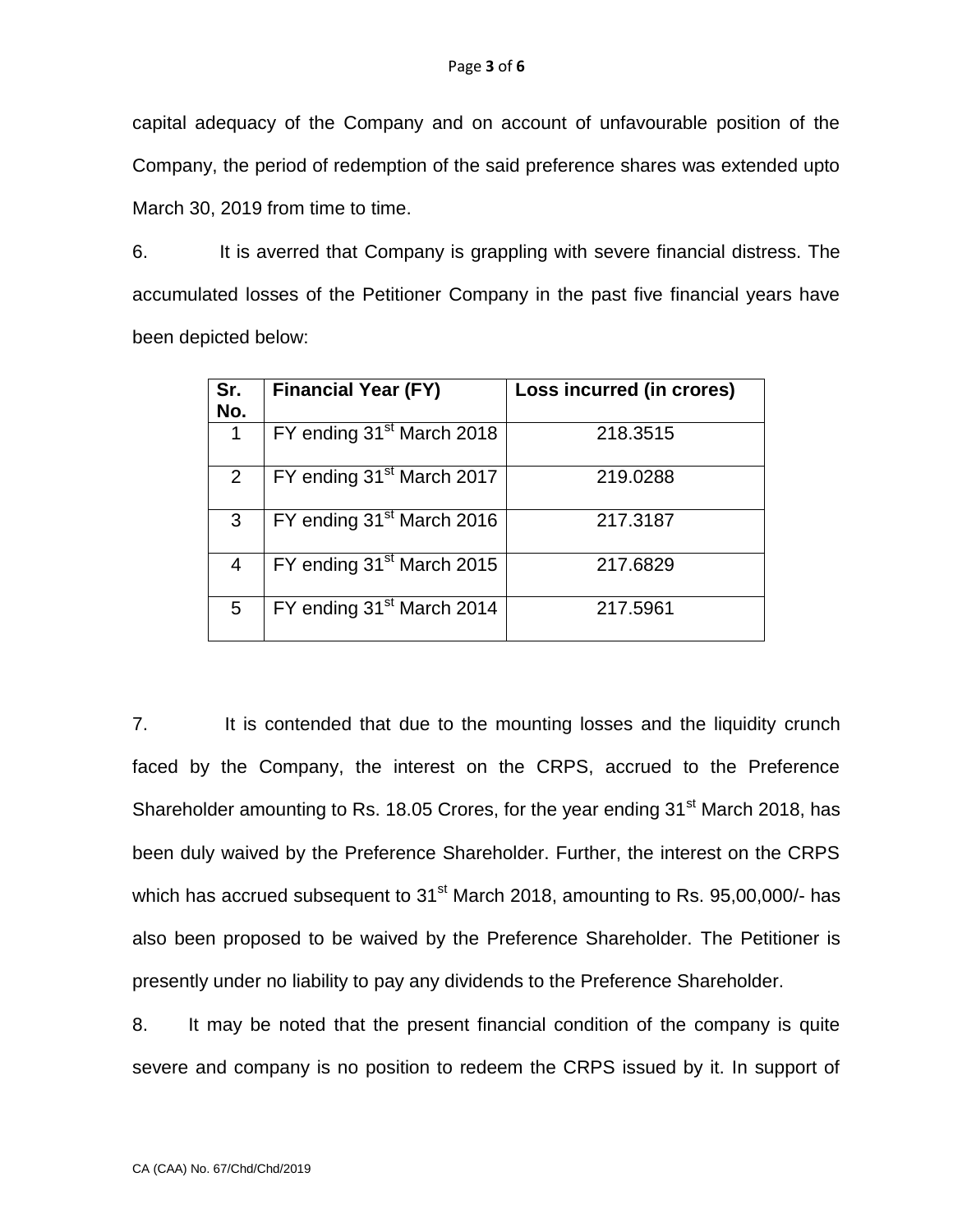this, the petitioner has enclosed audited financial statements for the financial years ending 31.03.2018, 31.03.2017, 31.03.2016, 31.03.2015 and 31.03.2014 and unaudited financial result for the quarter ending 2018.

9. It is further clarified that earlier the company had issued 95,00,000 10% Cumulative Redeemable Preference Shares ("CRPS") of value Rs.10/- each and the same attracted interest at the rate of 10%. The company has sought to issue further 95,00,000 1% Cumulative Redeemable Preference Shares of value Rs.10/- each, which results in reducing the interest rate i.e. 1% instead of 10%. The Preference Shareholder i.e. Escorts Limited has consented the same by resolution dated 22.03.2019 which is attached as Annexure P-5 of the petition.

10. In view of the above stated circumstances the petitioner company passed a special resolution on 27.03.2019 and has obtained unanimous consent of the holders of such preference shares, and subject to the approval of the regular, the PC can issue new redeemable preference share, and on the issue of such redeemable preference share the old redeemable preference share shall be deemed to have been redeemed. Copy of board resolution of PC approving the issuance of 95,00,000 1% Cumulative Redeemable Preference Shares is annexed as Annexure P-4.

11. It is submitted that Escorts Limited is the only preference shareholder, the requirement of obtaining consent from  $3/4<sup>th</sup>$  of the Preference Shareholder is fulfilled through consent affidavits from Escort Limited. The Preference Shareholder has executed an affidavit of consent dated 28.03.2019 in favour of the petitioner, expressing their willingness to subscribe new/fresh 1% Cumulative Redeemable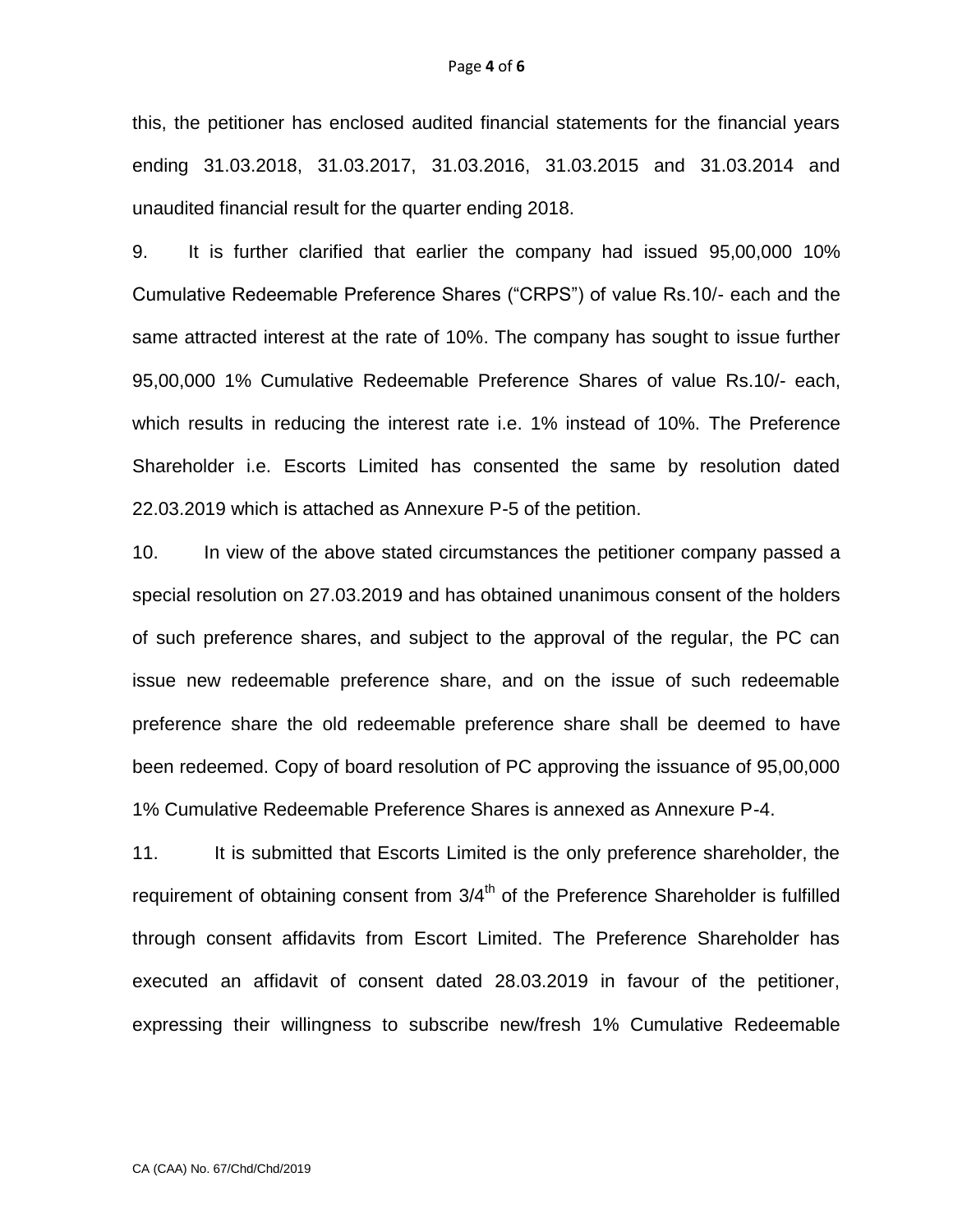Preference Share in view of redemption of the existing CRPC. The said consent

affidavit is annexed as Annexure P-5.

12. In support of the present application, the petitioner relied on the provision of

Section 55(3) of the Companies Act, 2013 which provides as under:

*"Where a company is not in a position to redeem any preference shares or to pay dividend, if any, on such shares in accordance with the terms of issue (such shares hereinafter referred to as unredeemed preference shares), it may, with the consent of the holders of three-fourths in value of such preference shares and with the approval of the Tribunal on a petition made by it in this behalf, issue further redeemable preference shares equal to the amount due, including the dividend thereon, in respect of the unredeemed preference shares, and on the issue of such further redeemable preference shares, the unredeemed preference shares shall be deemed to have been redeemed:*

*Provided that the Tribunal shall, while giving approval under this sub-section, order the redemption forthwith of preference shares held by such persons who have not consented to the issue of further redeemable preference shares.*

*Explanation.—For the removal of doubts, it is hereby declared that the issue of further redeemable preference shares or the redemption of preference shares under this section shall not be deemed to be an increase or, as the case may be, a reduction, in the share capital of the company."*

13. An examination of the contents of the present application shows that it meets

the criteria laid down in the above Section and the requirements of Rule 69 of NCLT

Rules, 2016. Therefore, we are of the view that the present company petition deserves to be allowed under Section 55(3) of the Companies Act and approves the issuance at par value for consideration other than cash of 95,00,000 - 1% (One percent) CRPS with face value of INR 10 (Rupees Ten Only) each fully paid up, aggregating to INR 9,50,00,000 (Rupees Nine Crore and Fifty Lakh Only) redeemable at the expiry of 20 years from the date of allotment to Escorts Limited in lieu of the redemption of the unredeemed 95,00,000 – 10% (Ten Percent) CRPS with face value